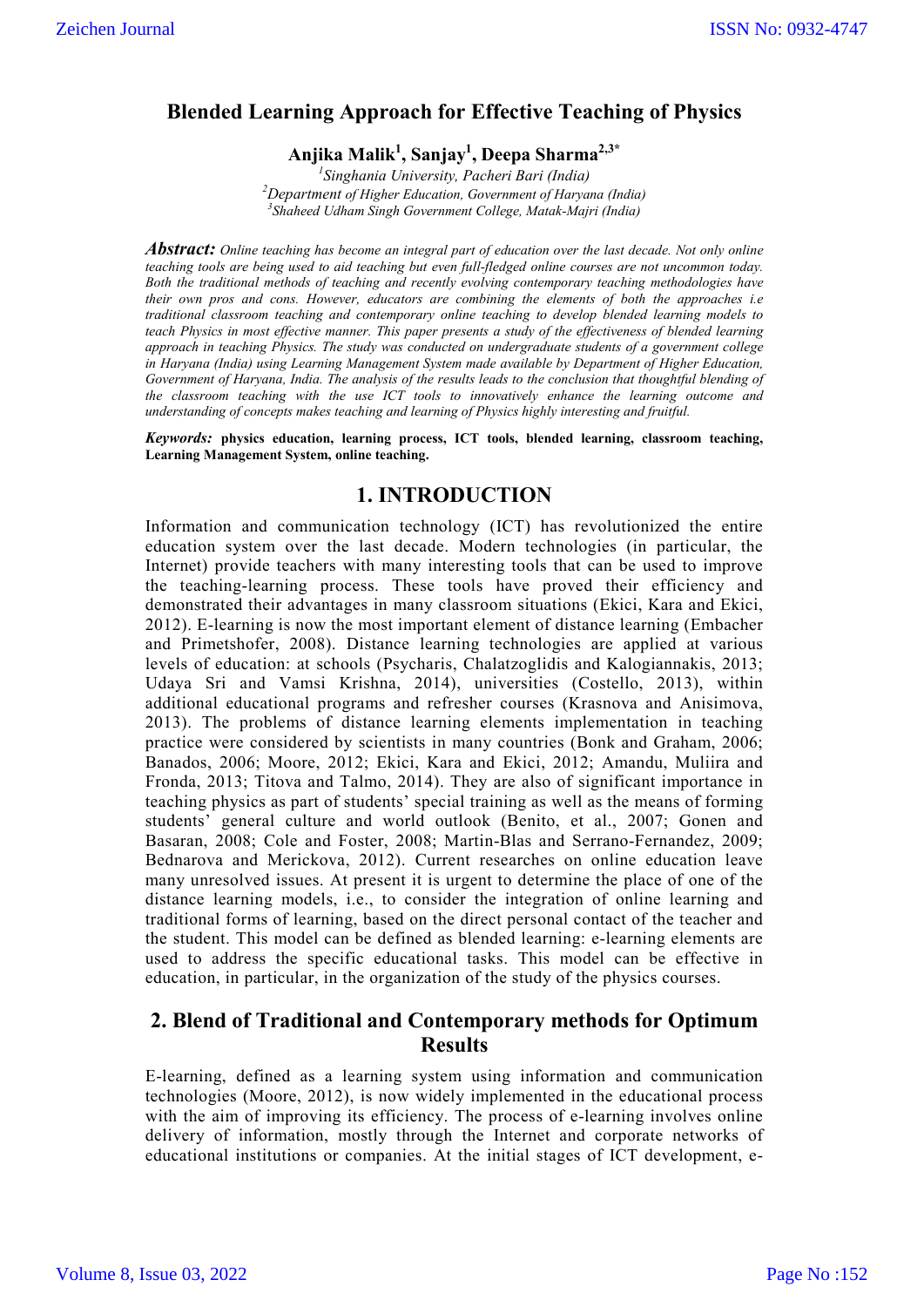learning was a superior form of distance education, which made use of various elearning tools. It is at that time that the first training courses for different electronic environment found their elaboration. With globalization of the economy and with the use of ICT in various economic spheres, e-learning becomes a tool for corporate education. This was followed by the development of e-learning means, methods of distant learning, different models of e-learning management and approaches to teaching quality assessment. The following years are remarkable for the development of software aimed at comprehensive solution of e-learning problems. Systematization of this process has resulted in emerging of E-Learning Systems (Bonk & Graham, 2006), which include such components as training and content management, monitoring of learning outcomes, delivery of teaching material 'at the right time in the right quantity at the right place', testing systems and online support of learning environment. Currently, the value of e-learning in higher education is constantly increasing due to the fact that it most fully meets the needs of today's students who are living in the information space. In addition, it stimulates pedagogical innovations and contributes to knowledge exchange and cooperation between universities; it expands the possibilities of distance learning and facilitates the access to education for various categories of trainees (Starichenko, Semenova and Slepukhin, 2014). Continual use of e-learning has made it an alternative to traditional face-to-face training. Broadband access to the Internet, which is now available in the most remote areas, allows the teacher to conduct online classes. It supplies the student with textual and graphical information and affords an opportunity to attend and participate in the actual training sessions in real time mode. The development of ICT allows using e-learning in combination with traditional face-to-face form at all levels of education: school, university, retraining of personnel. It is only natural that this combination must take into account the advantages of each form of learning. The strengths of elearning include flexibility, individualization, interactivity, the possibility of organizing the educational process for students with different abilities and requests, etc. The strengths of the traditional classroom tuition include an emotional component of personal contact, the spontaneity in the formation of a chain of associative ideas and discoveries. The combination of the advantages of each form laid the foundations for blended learning (Shaidullin, et al., 2014). Thus, blended learning is a modern educational technology, which is based on the concept of uniting the traditional face-to-face technologies and e-learning technologies based on new didactic opportunities of ICT and modern teaching means. In all cases, blended learning involves at least three components. 1. Traditional interaction between the participants of education process. 2. Interaction between the participants of education process, mediated by telecom technologies and internet-resources. 3. Self-education component.

## **3. Era of Learning Management Systems**

The basis of e-learning in the modern university is the use of Course Management Systems (CMSs) or Learning Management Systems (LMSs), which are a set of software and hardware based on Internet technology, teaching methods and organizational measures. Currently, there are many LMSs in the world, for example, BlackBoard, WebCT, Top-Class, Claroline, ILIAS, Desire2Learn, Moodle, etc. In government colleges of Haryana, just like in most leading universities in the world, the foundation of e-learning is the use of LMS made available by the Department of Higher Education, Government of Haryana. An important advantage of this system is the availability free of cost to the students and teachers of government colleges in Haryana. One of DHE-LMS advantages is ample opportunities for communication and provision of active feedback. These benefits give a reasonable basis for the creation of e-learning courses including university courses of physics. It is used in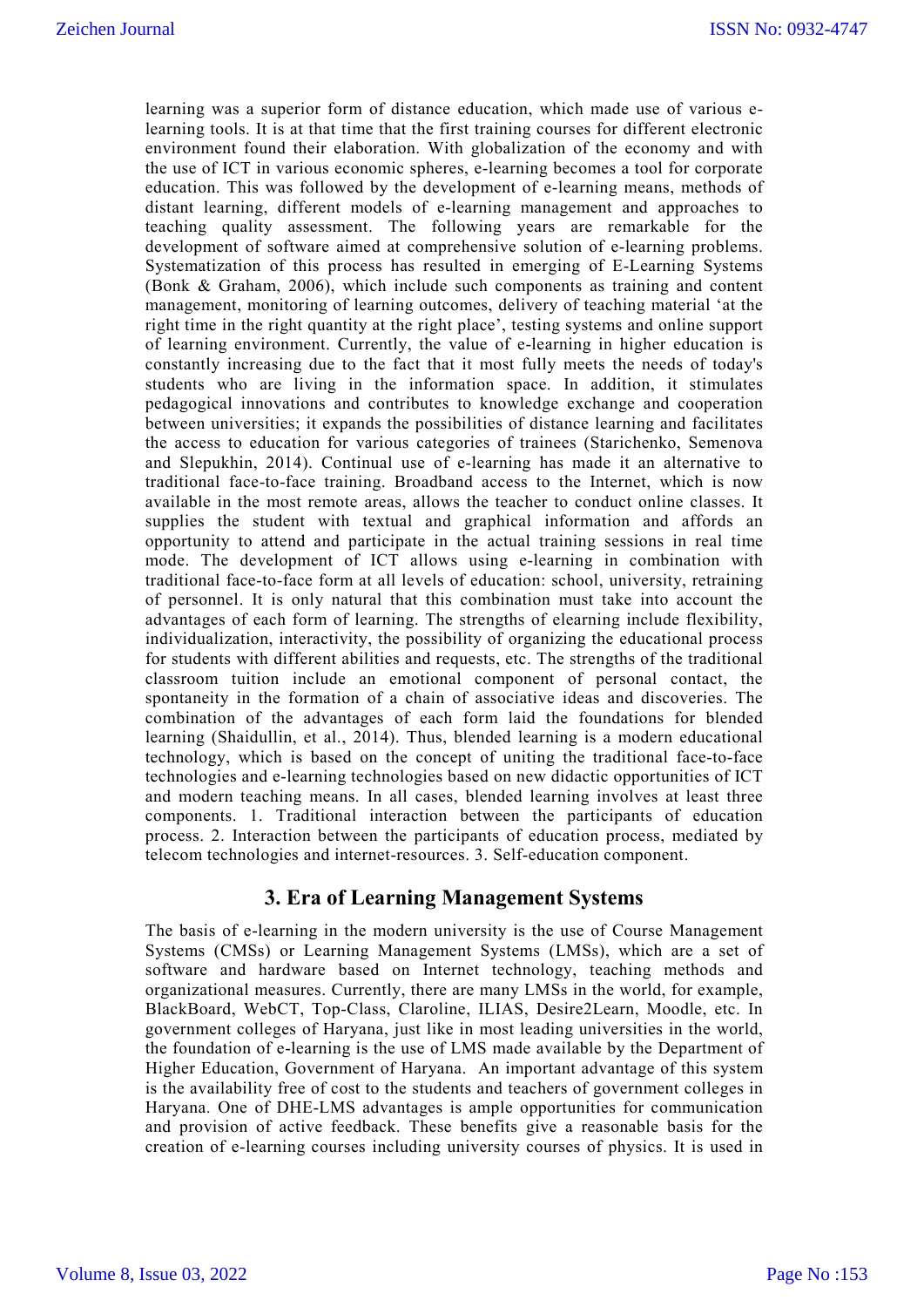the study of individual disciplines by the students of undergraduate and postgraduate courses (Ljubimova, Galimullina and Ibatullin, 2015; Shurygin and Krasnova, 2016), in the course of the implementation (Krasnova and Anisimova, 2013) and in the the organization of students' and pupils' assigned work (Samedov, et al., 2015).

## **4. Materials and Methods**

The study on the use of blended learning in teaching physics was carried out within the undergraduate degree program "Mechanics" during the first term of 2020-2021 academic year at Shaheed Udham Singh Government College, Matak-Majri. The number of students involved in the study was 29. Classroom training that was held once a week concerned the main theoretical data and ways to solve physics' problems, and tasks and assignments that the students were to solve during the following week when doing the e-learning course (ELC). Total amount of hours on the subject is 180, including lectures  $-36$  hours, practical work  $-36$  hours, laboratory work – 18 hours, students' independent work – 90 hours; means of control are a credit test, and an exam. Table 1 shows the distribution of teaching hours between types and forms of lessons.

| Sr. | Topic                           | Theory                     |                        | Practical                  |                        | Laboratory     | Student's                    |
|-----|---------------------------------|----------------------------|------------------------|----------------------------|------------------------|----------------|------------------------------|
| No  |                                 | Inperson<br>class<br>(hrs) | $E-$<br>class<br>(hrs) | Inperson<br>class<br>(hrs) | $E-$<br>class<br>(hrs) | work<br>(hrs)  | independent<br>work<br>(hrs) |
| 1.  | Moment of<br>Inertia            | $\overline{2}$             | $\overline{2}$         | $\overline{3}$             | $\overline{3}$         | $\overline{4}$ | 16                           |
| 2.  | Elasticity                      | 3                          | 3                      | $\overline{2}$             | $\overline{2}$         | 3              | 14                           |
| 3.  | Kinetic<br>Theory of<br>Gases-1 | $\overline{2}$             | $\overline{2}$         | $\overline{2}$             | $\overline{2}$         | $\overline{2}$ | 8                            |
| 4.  | Kinetic<br>Theory of<br>Gases-2 | $\overline{2}$             | $\overline{2}$         | $\mathbf{1}$               | $\mathbf 1$            | $\overline{2}$ | 5                            |
| 5.  | Semicondu<br>ctors              | $\overline{2}$             | $\overline{2}$         | $\overline{3}$             | $\overline{3}$         | $\overline{3}$ | 12                           |
| 6.  | Transistors                     | $\overline{3}$             | $\overline{3}$         | $\overline{2}$             | $\overline{2}$         | $\overline{2}$ | 18                           |
| 7.  | Transistor<br>Amplifiers        | $\overline{2}$             | $\overline{2}$         | $\overline{2}$             | $\overline{2}$         | $\mathbf{1}$   | 10                           |
| 8.  | Oscillators                     | $\overline{2}$             | $\overline{2}$         | $\overline{2}$             | $\overline{2}$         | $\mathbf{1}$   | 5                            |
|     | Total                           | 18                         | 18                     | 18                         | 18                     | 18             | 90                           |

Table 1. Distribution of teaching hours between lesson type and form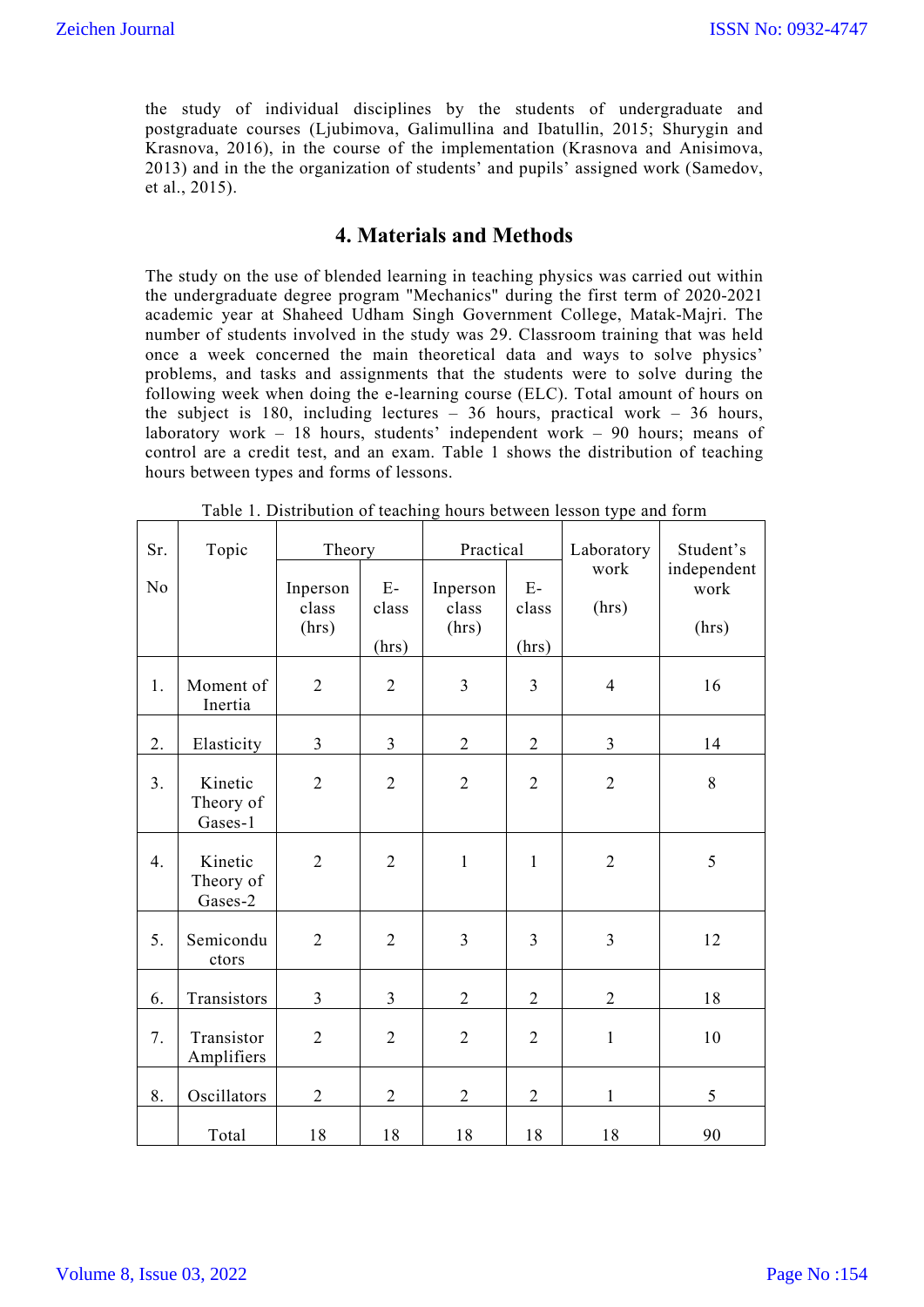#### **4.1. Course Content and Delivery Routine**

E-learning course has a structure containing introductory and thematic part. Introductory part of the course contains an introductory video, the curriculum, schedule, issues for the exam, as well as general guidelines for the study of the subject, both for students and teachers. It also includes links to open e resources on the relevant sections of physics of other universities, news forum and a forum to discuss common problems associated with work in the system. Each Learning Module in the thematic part includes the following elements: the necessary theoretical material, didactic materials for practical classes, tasks for students' independent work, links to recommended educational publications, hyperlinks to external electronic information sources, and test tasks for the organization of intermediate and final control. learning course has a structure containing introductory and thematic part.<br>troductory part of the course contains an introductory video, the curriculum,<br>hedule, issues for the exam, as well as general guidelines for the st E-learning course has a structure containing introductory and thematic part.<br>Introductory part of the course, contains an introductory video, the curriculum,<br>Introductedule, issues for the exam, as well as general guideli Siehen Journal<br>
4.1. Course Content and Delivery Routine<br>
E-learning contrels out that a student<br>
E-learning course contains in introductory video, the curiculum,<br>
schedule, is<br>suss for the exam as well as general guidelin

The study of e-learning material is synchronized in time and is done in parallel with The study of e-learning material is synchronized in time and is done in parallel with<br>the traditional forms of full-time study. The theoretical material of the course is represented in the form of such elements as "lecture", where each block of theoretical information is interspersed with test questions, at the wrong response to which the system returns the student to re-study the theoretical material. In addition, there are presentations, animations, videos, useful in the study of specific questions of the course of physics. resources on the relevant sections of physics of other universities, news forum and a forum to discuss common problems associated with work in the system. Each Learning Module in the thematic part includes the following el

Notable are the LMS wide opportunities for the development and use of testing tasks. The system allows creating a wide variety of test items, often of unique type They include both traditional types of tasks (with an open or close form of response, conformity, etc.), and those that are more complex in structure and content. Particularly interesting and useful in the study of physics are, in our view, such types of tasks as "Calculation", "Embedded answers" and "Essays". In "Calculation" type assignments, the system itself generates for every student a new numerical data of the test task from the interval given by the originator. The system calculates the correct answer according to the input physical formula. This ensures that every tested student will receive a unique version of the task. Figure 1 shows an example of tasks that three different students will get.

| The body begins a uniformly accelerated rotation from rest with an angular<br>acceleration of 3,1 rad/ $s^2$ . What is the value of its angular displacement in the<br>time of $9,3$ s?<br>Answer: |
|----------------------------------------------------------------------------------------------------------------------------------------------------------------------------------------------------|
| The body begins a uniformly accelerated rotation from rest with an angular<br>acceleration of 7,7 $rad/s2$ . What is the value of its angular displacement in the<br>time of $8.0 s$ ?<br>Answer:  |
| The body begins a uniformly accelerated rotation from rest with an angular<br>acceleration of 1,3 $rad/s2$ . What is the value of its angular displacement in the<br>time of $8,4$ s?<br>Answer:   |

Figure 1. Example of "Calculation" type test task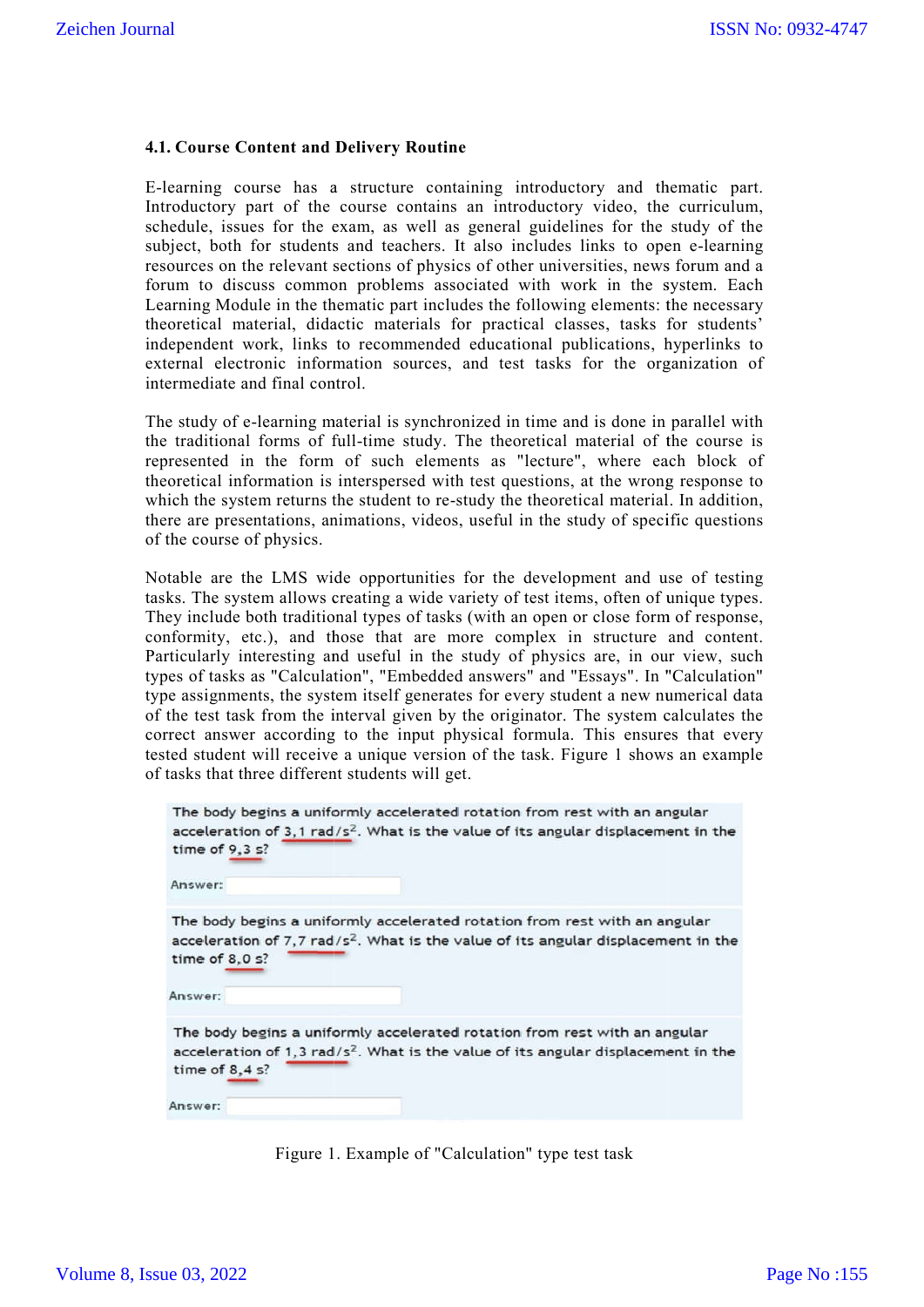| horizon. (Accept g=10m/s <sup>2</sup> )                                        | A bar with a mass m=1 kg slides down an inclined plane with friction 0.2, placed at an angle of 30 degrees to the |
|--------------------------------------------------------------------------------|-------------------------------------------------------------------------------------------------------------------|
| The bar is affected by the following forces:                                   |                                                                                                                   |
| Gravity                                                                        |                                                                                                                   |
| Ground reaction force                                                          |                                                                                                                   |
| The force of friction                                                          |                                                                                                                   |
|                                                                                |                                                                                                                   |
| The rolling force                                                              |                                                                                                                   |
| The force of inertia                                                           |                                                                                                                   |
|                                                                                | In this problem for the inertial force we can take any reference system rigidly connected with                    |
| Under the influence of such system of forces the bar will move with uniform    |                                                                                                                   |
| Does the acceleration of the bar depend on its mass?                           |                                                                                                                   |
| $m/s2$ .<br>Acceleration of the bar is equal to                                |                                                                                                                   |
| During 2 seconds, the bar will cover a path equal to                           | m.                                                                                                                |
| The ultimate mechanical energy of the bar is                                   | - the initial one.                                                                                                |
| What will the acceleration of the bar be, if the surface is absolutely smooth? | $m/s2$ .                                                                                                          |
| In these conditions the ultimate mechanical energy of the bar is               | - the initial one.                                                                                                |
|                                                                                | Figure 2. Example of "Embedded answers" type test task                                                            |

Figure 2. Example of "Embedded answers" type test task

The tasks of "Essay" type can use a text or graphic material, or any audio or video file as the content of the question. An example of such task is shown in Figure 3. Such assignments are used by the teacher not only as a means of control, but also as the means of developing students' skills in explaining the processes and phenomena of nature and technology.

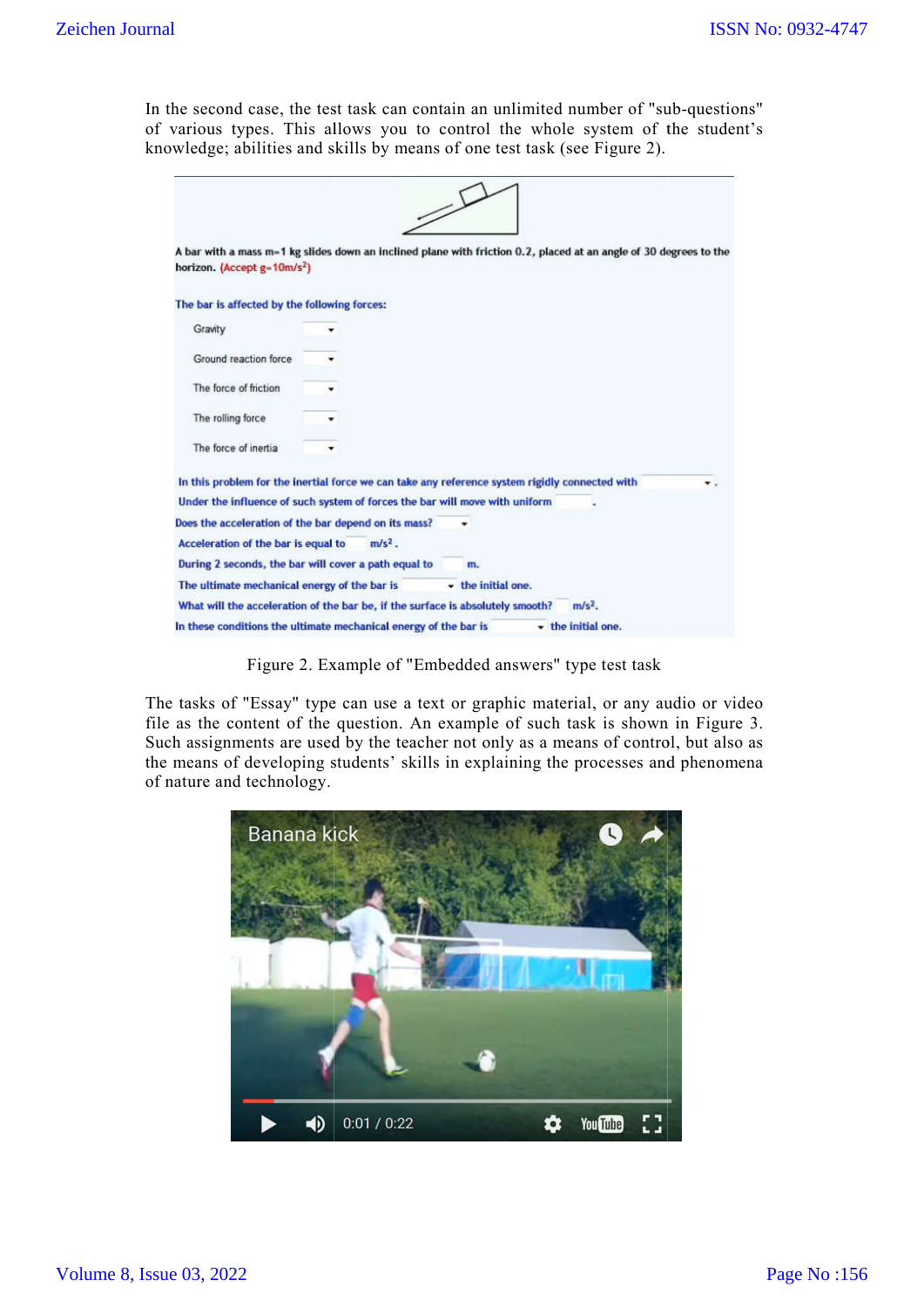#### Figure 3. Example of "Essay" type test task

Every particular test is formed from the bank of test items created by the teacher. The test can be set in a learning mode and a control mode. An integral part of the successful assimilation of physics is the ability to solve specific problems. Solving problems requires systematization and consolidation of knowledge gained in the study of theoretical material, the ability to use additional and reference books. Therefore, each course module contains a description of the methodology and examples of problem solving on the topic. For control of mastering the relevant skills and abilities, the students are expected to perform individual independent work. This is done by means of assignments with answers in the form of a file that is sent to the teacher. DHE=LMS communications capabilities allow the teacher to receive students' work instantly, check them, correct errors and send back for revision. The results of the work determine the degree of practical mastery of the theoretical course of the subject. Laboratory work, according to the curriculum, is performed in specialized laboratories. Using LMS allows the students to do all the preliminary work on their own remotely: to study the work description, to prepare the necessary tables for the measurement results, to go through the appropriate testing and get access to laboratory work fulfillment. This activates the students' independent work, and also leads to the improvement and enrichment of the content of each course after being studied by many students. Feedback is provided by a large number of evaluated items (that allows an active use of the score-rating system as well as forums and chat rooms. All the students result obtained in the course of working with distance learning course because of the pandemic crisis are recorded in the final list, which is generated automatically and can be converted, for example, in Microsoft Office Excel document and used by the teacher for further processing or debriefing. For the individual teacher – student communication, such services are provided as "Exchanging Messages", "Comment", in which work review is done, current educational problems are discussed. The platform allows a teacher to organize students' research activities which consist in collecting material for a glossary of a particular section of physics, or in selection of different interactive elements for filling the content. Of great interest for students is selection and systematization of historical or biographical information relating to any physical law or phenomenon, and writing essays on the history of physics (Sabirova, 2013). To achieve better results, it is convenient to involve the students in the assessment work and discussions, followed by the final verdict of the teacher.

### **5. Results and Discussions**

Important components of DHE-LMS in terms of research, analysis of results and the effectiveness of this form of learning are the poll and the questionnaire. The poll offers several answers to every question from which the student must choose one. The questionnaire may contain several questions of different types. The questions are used to determine the effectiveness of e-learning courses and types of selfemployments in the context of students' motivation, self-development, formation of certain qualities and competencies. To obtain objective information, "polls" were conducted after the students had taken the exam. The results are shown in Table 2.

The analysis of the results of questionnaire, as well as the comparison of academic performance of students learning with and without the use of the e-learning course, strongly suggest that the introduction of e-learning courses in physics in the educational process in the framework of fulltime training improves the quality of the educational process. The use of e-learning courses in the study of the relevant sections of physics allows the teacher to effectively organize the learning process and help students to find their way among the various sources of information,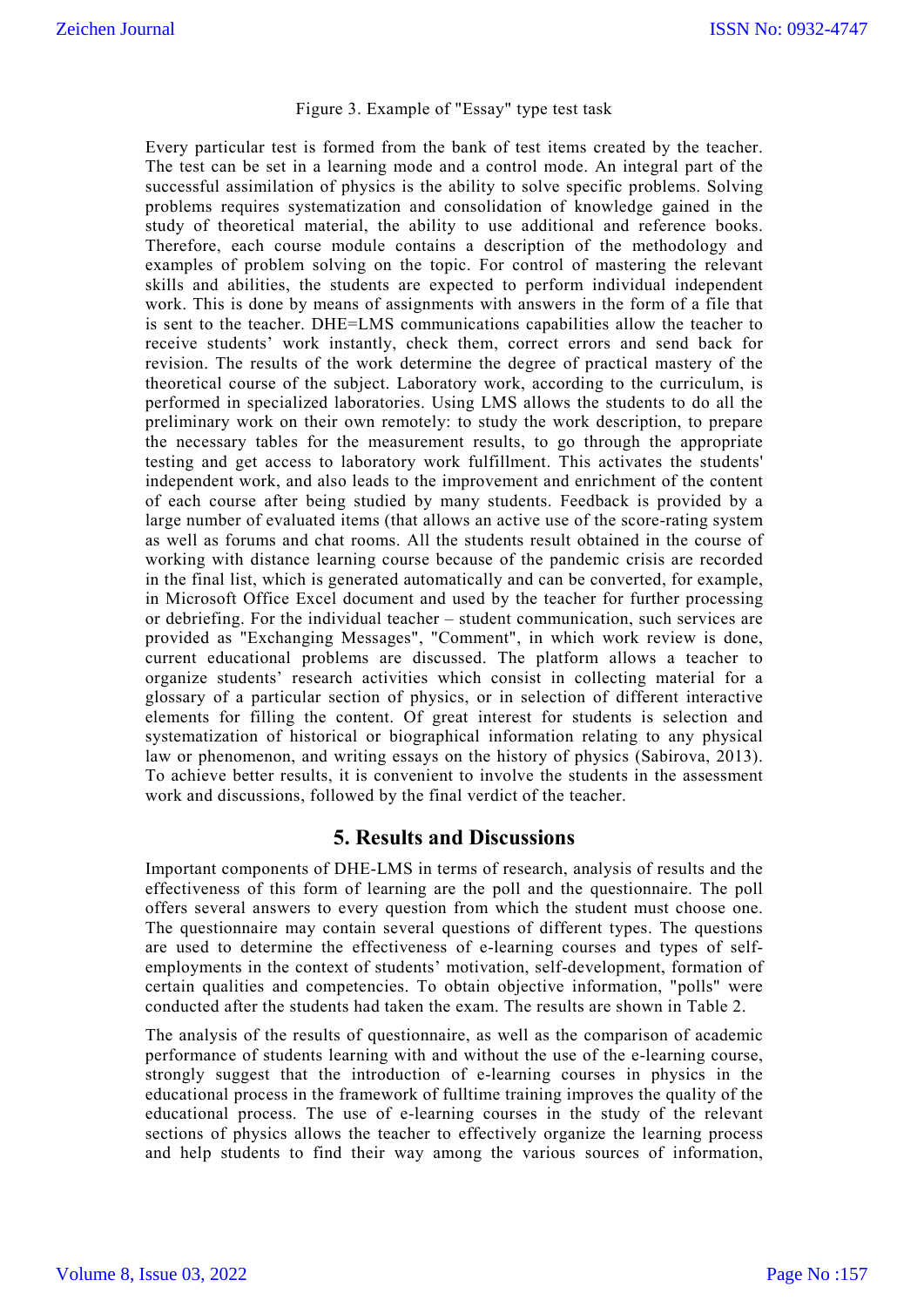receive information on how well every student studies the content of the course, how much time the student spends to study this or that topic. All these data are recorded in the journal of students' performance, which is generated automatically, without any additional effort of the teacher. The study of physics based on elearning courses is an important complement to traditional forms of learning. Electronic modules provide the delivery of learning content to the students; they implement control of knowledge (through the responses to the tasks, intermediate and final testing and other forms of feedback in the learning process).

| Using E-learning course                                                        | Fully<br>Agree | Agree | Doubt<br>it    | Disagree       | Strongly<br>Disagree |
|--------------------------------------------------------------------------------|----------------|-------|----------------|----------------|----------------------|
| contributes to better assimilation<br>of educational material                  | 11             | 17    | 1              |                |                      |
| motivates an active independent<br>work                                        | 12             | 15    | 1              | 1              |                      |
| allows individualizing educational<br>process                                  | 14             | 13    | $\overline{2}$ |                |                      |
| develops skills of planning<br>activities                                      | 10             | 14    | 3              | $\overline{2}$ |                      |
| gives an opportunity to gain<br>additional knowledge of the<br>studied subject | 16             | 13    |                |                |                      |
| increases interest in the studied<br>subject                                   | 10             | 14    | 4              | 1              |                      |
|                                                                                | 14             | 9     | 6              |                |                      |
| generates self-evaluation skills                                               |                |       |                |                |                      |
| makes knowledge testing most<br>objective                                      | 19             | 10    |                |                |                      |
| contributes to performance<br>improvement                                      | 10             | 13    | 3              | 3              |                      |

Table 2. Students' poll results after e-learning course completion

The use of blended learning for the study of physics in the university has expanded educational opportunities for students by increasing the availability and flexibility of education, by taking into account their individual educational needs and by the rapidity of acquisition. This was facilitated by the fact that the entire volume of the studied material was in front of them, as a result, the students had the most complete and clear representation of the training material for self study at their own pace. Elearning courses allow every student to construct individual trajectories of development and education, ensure optimum formation of professionally important qualities and competencies necessary for the teacher's professional activity. The students develop such skills as independence, responsibility for learning outcomes, and the ability for feedback. In addition, the teacher changes his/her work style, which develops from mere imparting his/her knowledge into the teamwork with the students. In its turn, it may result in formation of professionally important qualities and competencies required for future professional activity. The experience of blended learning proved, that the successful implementation and use of elearning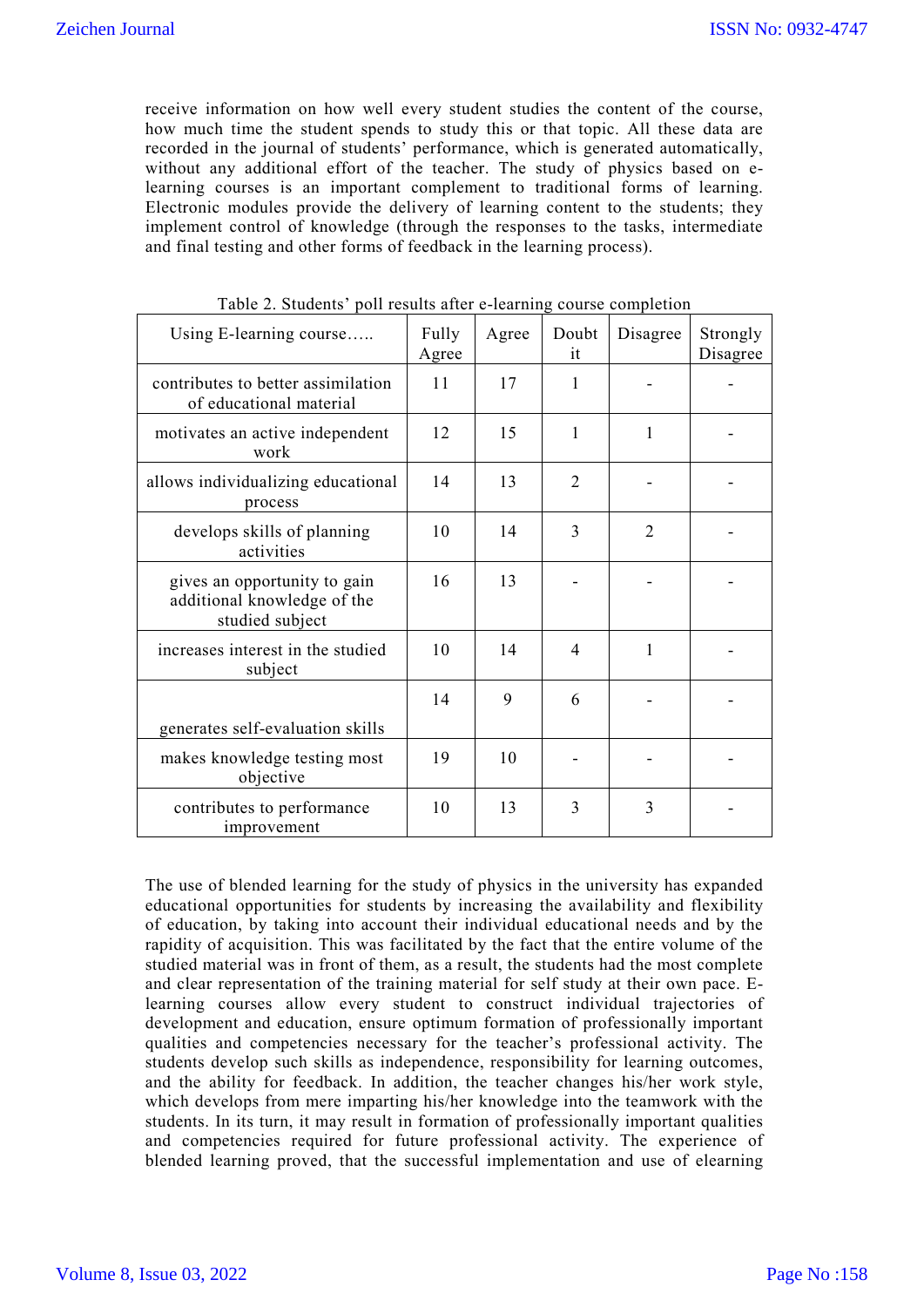courses in physics should begin with a deep analysis of the learning objectives, the didactic potential of the new training information technology transfer, requirements for blended learning in terms of teaching physics. Moreover, the planning and development of e-learning courses must take into account the basic components of teacher's activities: presentation of educational material, practice, feedback. At the same time, designing e-learning requires taking into account peculiarities of the content of the subject. In particular, a number of physical phenomena can be observed only in scientific laboratories with special equipment, which is not always possible in full-time training. Many micro and macro processes are impossible to be visualized without the involvement of electronic resources. Furthermore, it is expedient to use such courses for experiments using computer models and interactive virtual labs.

### **6. Conclusions**

E-learning tools in physics, used in teaching, have become an important part of the educational process in the blended form of teaching especially during the pandemic period; they can intensify the learning process, enhance students' independent work, increase students' interest in the studied subject, and are an important means of learning management and monitoring the results.

### **Acknowledgements**

The authors would like to acknowledge the patronage of Department of Higher Education, Government of Haryana (India) that facilitated the DHE-LMS to the students and teachers of Government Colleges in Haryana under the worthy leadership of Sh. Vijay Singh Dahiya, I.A.S. (Director of Higher Education, Haryana (India))

### **REFERENCES**

Amandu, G.M., Muliira, J.K. and Fronda, C.F., 2013. Using moodle e-learning platform to foster student self-directed learning: experiences with utilization of the software in undergraduate nursing courses in a Middle Eastern university. Procedia - Social and Behavioral Sciences, 93, 667-683.

Banados, E., 2006. A blended-learning pedagogical model for teaching and learning EFL successfully through an online interactive multimedia environment. CALICO Journal, 23(3), 533- 550.

Bednarova, R. and Merickova, J., 2012. Learning and teaching with technology e-learning as a motivation in teaching physics. Procedia - Social and Behavioral Sciences, 131, 105- 110

Benito, R.M., Cámara, M.E., Losada, J.C., Arranz, F.J. and Seidel, L., 2007. Using Moodle and flash animations in an interactive learning environment for introductory physics in engineering. Proceedings of the 6th WSEAS international conference on eactivities, pp. 277-280.

Costello, E., 2013. Opening up to open source: Looking at how Moodle was adopted in higher education, Open Learning. The Journal of Open, Distance and e-Learning, 28(3), 187-200.

Ekici, F., Kara, I. and Ekici, E., 2012. The primary student teachers' views about a blended learning application in a basic physics course. The Turkish Online Journal of Distance Education, 13(2), 291-310.

Gonen, S. and Basaran, B., 2008. The new method of problem solving in physics Education by using scorm-compliant content package. The Turkish Online Journal of Distance Education, 9(3), 112-120.